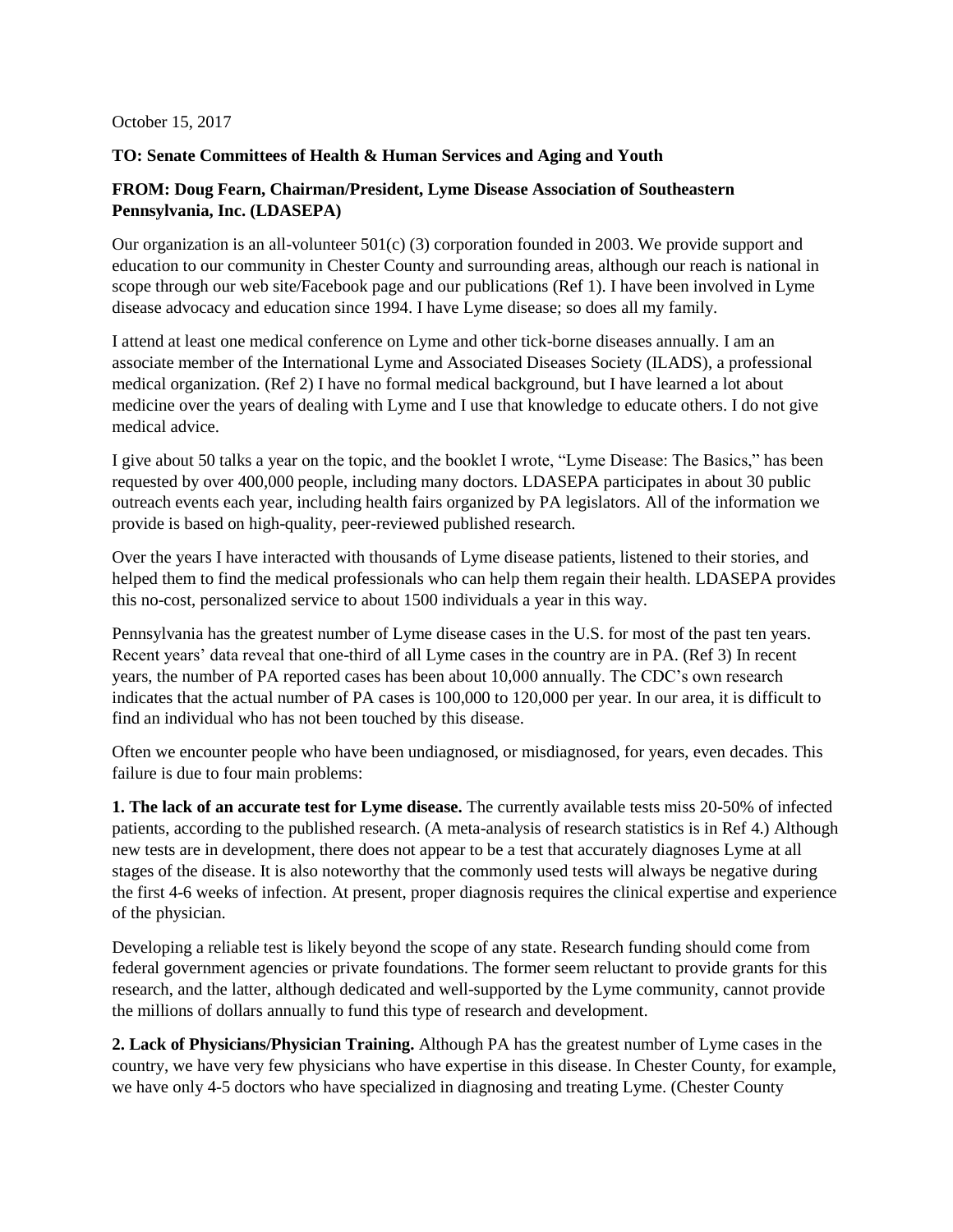traditionally has the greatest number of cases in PA, and is second in the U.S. for reported cases.) Throughout the Commonwealth, there are fewer than 20 Lyme specialists.

The reasons for the lack of physician knowledge are many, but I believe the majority of doctors shy away from getting involved in treating Lyme patients because the patients are complex and take far more than the typical 15 minutes appointment time to properly diagnose them and devise a treatment plan.

ILADS, the medical organization devoted to tick-borne diseases, has been educating doctors over the past fifteen years through mentorship programs that pair an interested physician with an established Lyme disease expert in a clinical setting. ILADS also offers physician training courses at their annual conferences in the U.S. and in Europe. They have trained hundreds of doctors, most of whom subsequently devote their practice to Lyme patients. While helpful, this alone is inadequate to address the epidemic.

Although the ILADS program has been very successful, it rarely reaches the average family practice doctors who are on the front line of Lyme disease diagnosis and treatment. Although many family practice doctors have become quite knowledgeable about Lyme disease fundamentals, they usually will not treat complicated patients (many of whom are severely debilitated). However, if PA doctors in general had a better fundamental knowledge of Lyme disease, there would be far fewer patients who go undiagnosed and untreated. The path for these patients is towards a decreasing quality of life and increasing disability.

The bacterium, Borrelia burgdorpheri (Bb) that causes Lyme disease has been studied for over 35 years, and has been characterized as the most complex of any bacterium ever studied. It has the ability to evade the patient's immune system, and to protect itself from attack by antibiotics. Lyme disease is a huge challenge to the medical profession. Each patient tends to have a customized set of symptoms and response to treatment. Treating this disease requires a lot of expertise.

Further complicating the diagnosis and treatment is the fact that the ticks that spread Lyme disease also carry additional diseases. Some of these diseases are bacterial, like Lyme, but may require different antibiotics than those used to treat Lyme. Other diseases are caused by a virus, and some, like Powassan fever, can be fatal. Another common co-infection is Babesiosis, caused by a blood parasite, which requires a totally different class of drugs than those used to treat Lyme disease.

Lyme specialists find that their patients are invariably infected with multiple tick-borne diseases. To date, about 20 such diseases have been identified, with more being added each year.

Treating only Lyme disease when the patient has multiple infections causes many patients to never get well. An expert with full knowledge of these diseases is required for the patient to regain full health.

We do not have a "silver bullet" treatment for Lyme disease. No truly new antibiotics have emerged in many years. Hopefully a pharmaceutical company is working on a new antibiotic to target Lyme bacteria. In the meantime, doctors use the best antibiotics they have found to have some effect on Lyme. Treatment is often lengthy for chronic Lyme patients because of the stealthy nature of the bacteria and the lack of better antibiotics.

Over the years, two distinctly different schools of thought have emerged on Lyme disease. This is not unusual in many diseases, particularly emerging ones, but in this instance the dichotomy is astounding. Unfortunately, one position states that Lyme disease is "hard to catch and easy to cure" and "vastly overdiagnosed" has been adopted by many health insurers, possibly because it minimizes the money they have to provide to physicians and for prescriptions. This advice, from the Infectious Diseases Society of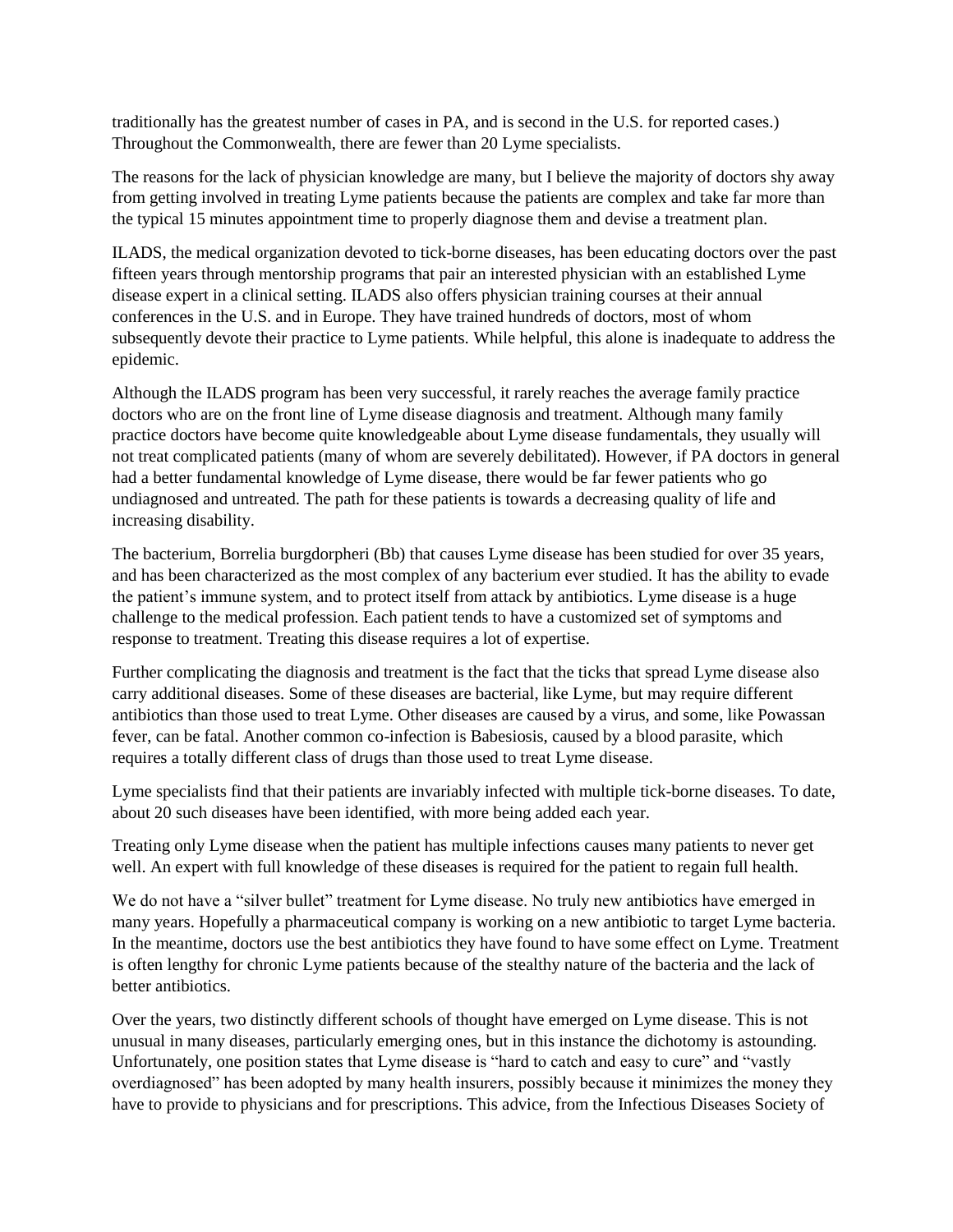America (IDSA), also states that a short course of treatment (10-21 days) will cure every case of Lyme disease. Most doctors follow these guidelines, even when that treatment fails to cure the patient. Our experience in the real world of Lyme patients shows that this approach is inadequate for many patients. ILADS, on the other hand, suggests in their government-approved guidelines that it is prudent to treat the patient until they are well. (Ref 5)

In general, I find that the general public is reasonably knowledgeable about Lyme disease. There has been a lot of national news coverage of Lyme in 2017, and several high-profile celebrities have discussed their disease in books and in the media. However, public knowledge of the other tick-borne diseases is minimal. And, most discouragingly, many people are resigned to a lifetime of diminished health because they believe that there is no way for them to get better.

Inappropriate treatment by minimally trained doctors is likely to fail, especially in patients with multiple tick-borne diseases.. This is caused by inadequate treatment (too short, wrong medication), failure to treat all the tick-borne diseases, and patient non-compliance. Public education would certainly help, along with better physician education.

**3. Lack of adequate health insurance coverage.** Lyme disease treatment coverage appears to be limited by most health insurance companies, and most Lyme expert physicians do not accept any health insurance. The doctors are forced into this situation because the health insurers may drop a physician from their network if the doctor prescribes treatment beyond that the insurer considers "adequate." Also, the payment for an office visit is insufficient for the doctor to spend the necessary time to examine, question, and discuss the plan with the patient.

Consequently, patients have to pay out-of-pocket for their Lyme treatment. From talking with many patients (and my personal experience), I learned that the cost for treatment can easily exceed \$20,000 per year. As a result, it appears that only those with above average financial means can get better. The rest are left to struggle to pay as they can, usually losing their job due to illness, and then losing their home. Many get divorced when a spouse is no longer supportive of the financial burden of the treatment. And a surprising number of people, even in affluent Chester County, become homeless. There is minimal help available to these patients and they will often become a burden on the government. Tragically, some commit suicide.

**4. Prevention Education.** Ideally, no one would get a tick bite in the first place. Preventing tick bites not only avoids Lyme disease, but also all the other tick-borne diseases. My experience has been that many people understand what they need to do to avoid tick bites (repellents, treated clothing, avoidance of tick habitat), but few people follow the advice. More education in this area would be helpful, if you presume you can change human nature. Also, controlling the deer population would minimize the tick numbers.

This is a very complicated issue and I see no easy fix. However, development of an accurate test, teaching all physicians about tick-borne disease, and making sure all Lyme patients are covered by adequate health insurance are the key issues. The two-schools-of-thought on Lyme disease ensures that progress will not be easy. But we have to start the process. The lives on many in our community are at risk.